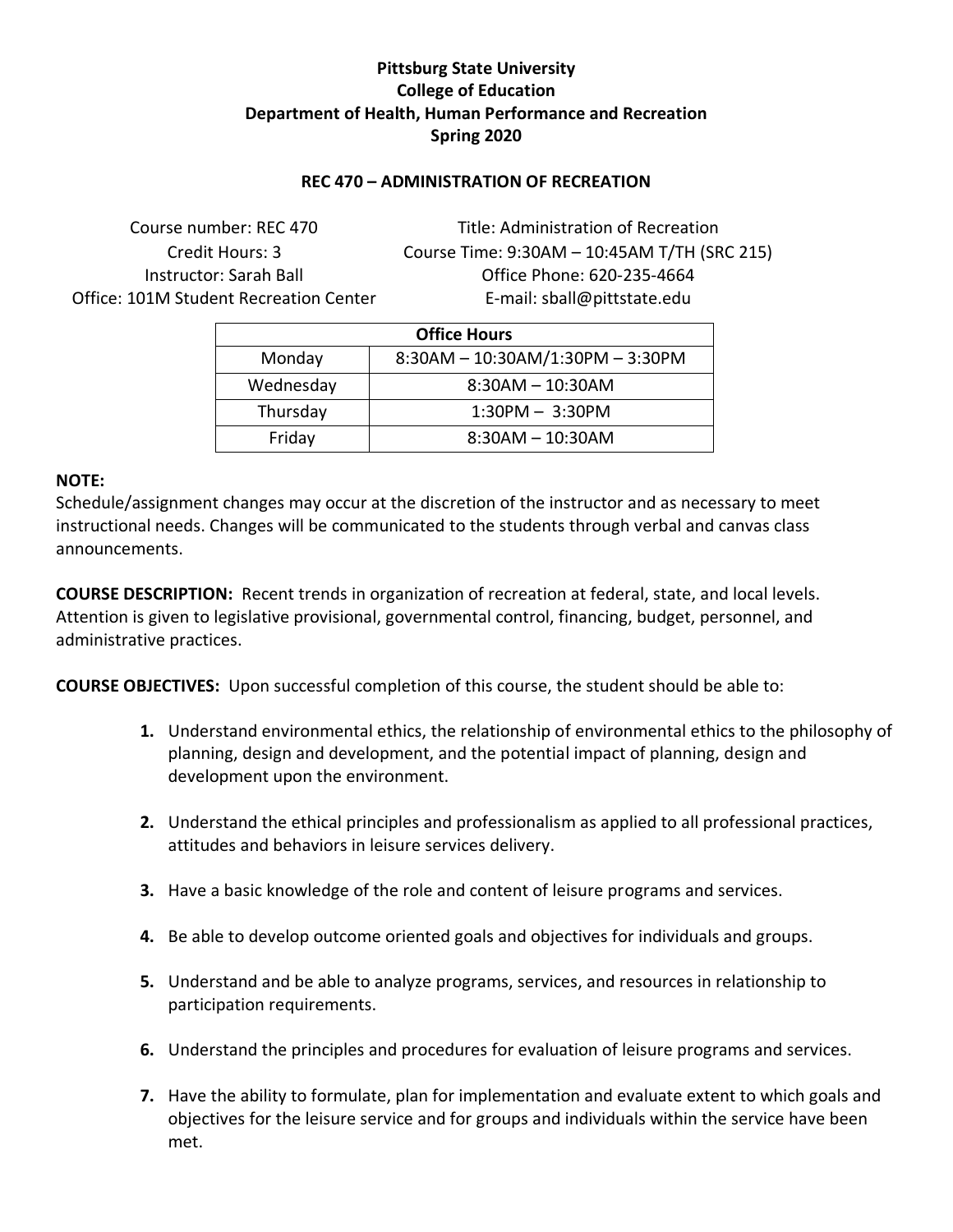- **8.** Have a basic knowledge of marketing techniques and strategies.
- **9.** Understand the concepts of organizational behavior, accountability, interpersonal relations and decision-making strategies.
- **10.** Understand and develop the ability to apply personnel management techniques including job analysis, recruitment, selection, training, supervision, career development and evaluation of staff, volunteers and interns.
- **11.** Understand and develop the ability to implement principles and procedures related to operation and care of resources, areas and facilities.
- **12.** Understand and develop the ability to promote the agency, the services, and the profession through marketing, public relations and promotion strategies.
- **13.** Develop the ability to utilize effectively the tools of communication, including technical writing, speech and audio-visual techniques.
- **14.** Develop the ability to utilize computers for basic functions, including word processing, spread sheets, specialized programs related to leisure services.
- **15.** Have a basic knowledge of the legal foundations and responsibilities of leisure service agencies, and of the legislative process and the impact of policy formation on leisure behaviors and service in all levels of government, community organization and business enterprise.
- **16.** Have a basic understanding of legal concepts, including contracts, human rights, property, and torts as applied to leisure service agencies.
- **17.** Have a basic knowledge of regulatory agents and the ability to demonstrate how to comply with professional, legal and regulatory standards.
- **18.** Have a basic understanding of the principles and practices of safety, emergency and risk management and the ability to develop and implement risk management plans that assure the health and safety of participants and staff.

### **II. Required Course Text**

Edginton, C., Hudson, S., Lankford, S., Larsen, D. (2015). *Managing Recreation, Parks, and Leisure Services 4th Edition.* Urbana, IL. ISBN: 978-1-57167-744-0

### **III. TEACHING STRATEGIES**

This course will be conducted using a variety of teaching and learning methods and techniques.

**IV. Completion of Assignments.** Assignments are due at the beginning of the class period that they are due. Unless, otherwise noted on Canvas or in class. No late assignments will be accepted. Assignments may be added or retracted from the syllabus. If you are absent and miss an in-class assignment you will NOT be able to make-up that assignment.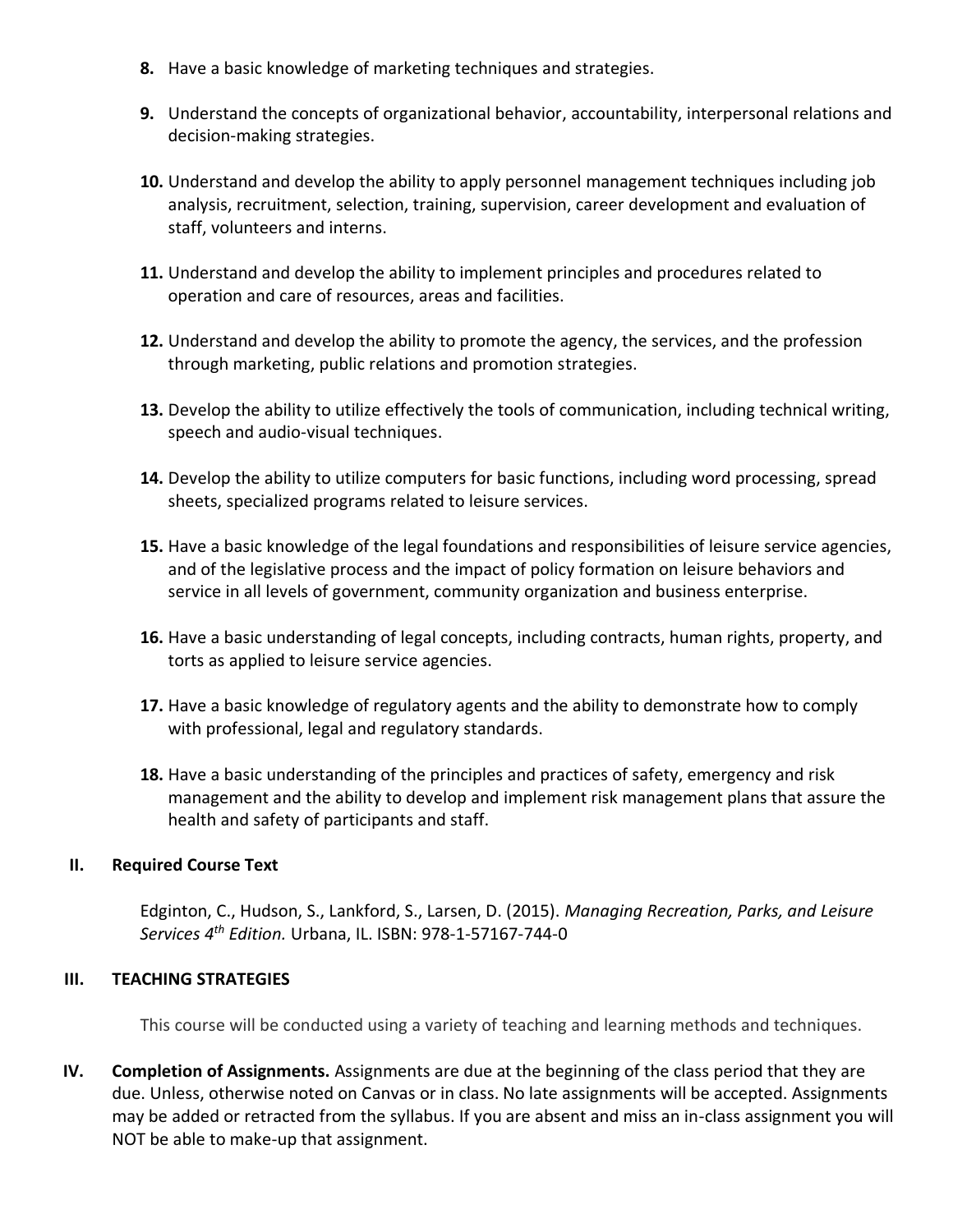### **V. EVALUATION**

**Assessment:** Grading in this course is based on a set of total points based on the following:

|                       |                                                 | In-class activities/presentations, alternate assignments, and quizzes (5 to 10 points each)<br>There are NO MAKE UPS for in-class assignments - students must be present<br>and sign the sign-in sheet prior to the assignment to receive credit. NO LATE WORK |                  |
|-----------------------|-------------------------------------------------|----------------------------------------------------------------------------------------------------------------------------------------------------------------------------------------------------------------------------------------------------------------|------------------|
|                       | <b>WILL BE ACCEPTED.</b>                        |                                                                                                                                                                                                                                                                | up to 120 points |
| Exams (3)             | NO MAKE UPS - students must be present          | In-class exams. Any chapter readings or course materials covered in class.                                                                                                                                                                                     | 100 points each  |
| <b>Projects</b>       |                                                 |                                                                                                                                                                                                                                                                | 70 points        |
|                       |                                                 | Students will work on projects individually. The                                                                                                                                                                                                               |                  |
|                       | Project will be a Ten Year Plan for the City of |                                                                                                                                                                                                                                                                |                  |
|                       |                                                 | Pittsburg or other approved city. Additional information on projects will                                                                                                                                                                                      |                  |
|                       |                                                 | be distributed in class. NO LATE PROJECTS WILL BE GRADED                                                                                                                                                                                                       |                  |
|                       | <b>Oral Presentation of Projects</b>            |                                                                                                                                                                                                                                                                | 30 points        |
|                       |                                                 | Students will give an 8 to 10 minute presentation                                                                                                                                                                                                              |                  |
|                       |                                                 | on their project. NO MAKE UPS - students must be present                                                                                                                                                                                                       |                  |
|                       | <b>Final Exam (Comprehensive)</b>               |                                                                                                                                                                                                                                                                | 100 points       |
|                       |                                                 | In-class exam. Any chapter readings or course materials covered in class.                                                                                                                                                                                      |                  |
|                       | NO MAKE UPS - students must be present          |                                                                                                                                                                                                                                                                |                  |
| <b>Grading Scale:</b> | 90-100%<br>A                                    | <b>Excellent</b>                                                                                                                                                                                                                                               |                  |

| <b>90-100%</b> | A | Excellent            |
|----------------|---|----------------------|
| 80-89%         | в | Above average        |
| 70-79%         | C | Average              |
| 60-69%         | D | <b>Below average</b> |
| $0 - 59%$      | Е | <b>Failing</b>       |
|                |   |                      |

#### **Class Policies**

- **1. Academic Honesty Policy.** It is the responsibility of each student to become familiar with Pittsburg State University's policies concerning academic honesty as this course will use this in regards to any academic misconduct situations.
- **2. Classroom Dress Code:** No hats, hoodies, or sunglasses worn in class. I need to be able to see your eyes.
- **3. Communication with Instructor:** Any form of communication, besides in-person meetings, with instructor (e-mails, phone messages, ect.) must contain students first and last names and course title. Subject title e-mails with the course number "REC 462" with your name and reason (i.e. REC 462 – Usain Bolt – Meeting?). Time is valuable; to make sure we are all using our time valuably, schedule a